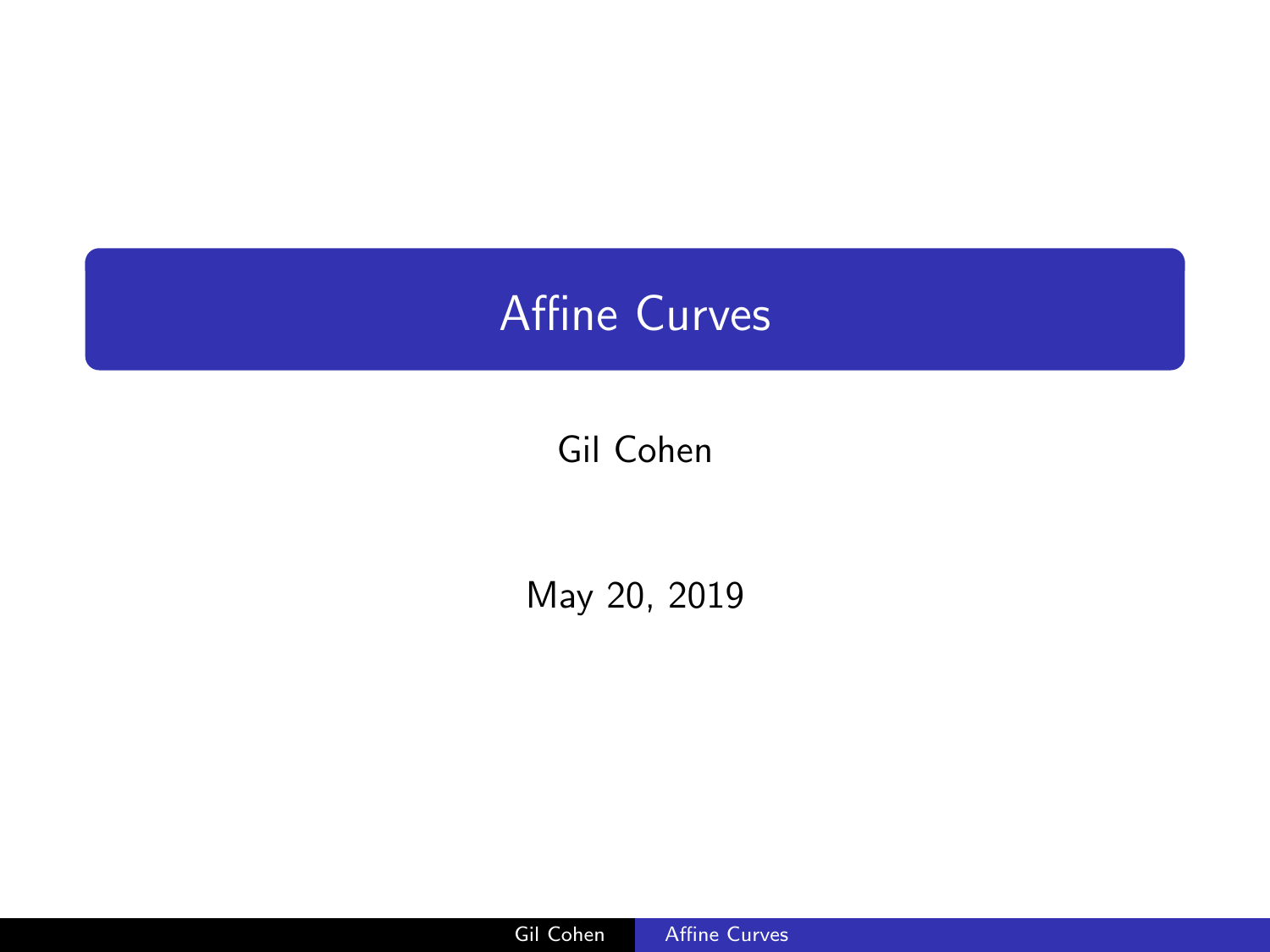#### **Definition**

Let K be any field. An affine curve over K is a pair  $(Max(A), A)$ where

- A is a f.g. K-algebra, and
- dim $(A) = 1$ .

If A is a domain, we say that the curve  $(Max(A), A)$  is irreducible.

### **Discussion**

We think of

- $Max(A)$  as the points of the curve, and
- o of A as the functions that are defined on the entire curve.
- The evaluation of a function  $\alpha \in A$  at a point  $P \in \text{Max}(A)$ , denoted by  $\alpha(P)$ , is defined to be the element  $\alpha + P \in A/P$ .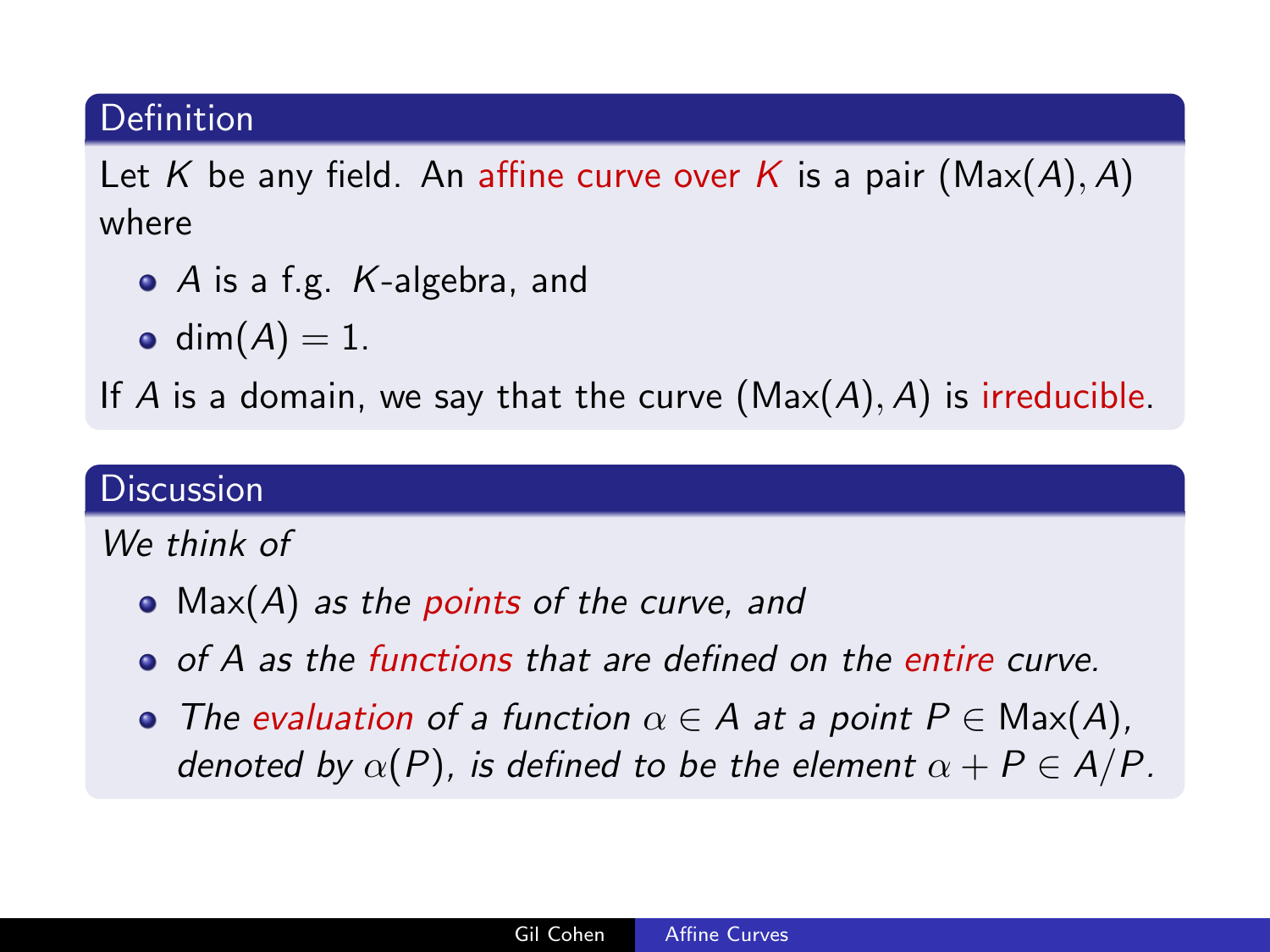#### **Discussion**

The "geometric" example that motivated this definition is what we have been calling the affine curve  $Z_f(\bar{K})$  where  $f \in \bar{K}[x, y]$ .

Consider the affine curve (Max( $C_f$ ),  $C_f$ ). By Hilbert's Nullstellensatz,

 $Z_f(\bar{K}) \rightleftarrows$  Max( $C_f$ ).

So we can indeed interpret Max( $C_f$ ) as points and  $C_f$  as functions defined at all points in this case. Indeed, we proved that:

- $C_f$  is a f.g.  $\bar{K}$ -algebra, and
- $\bullet$  dim( $C_f$ ) = 1.
- Moreover, when f is irreducible,  $C_f$  is a domain and so the curve (Max( $C_f$ ),  $C_f$ ) is irreducible.